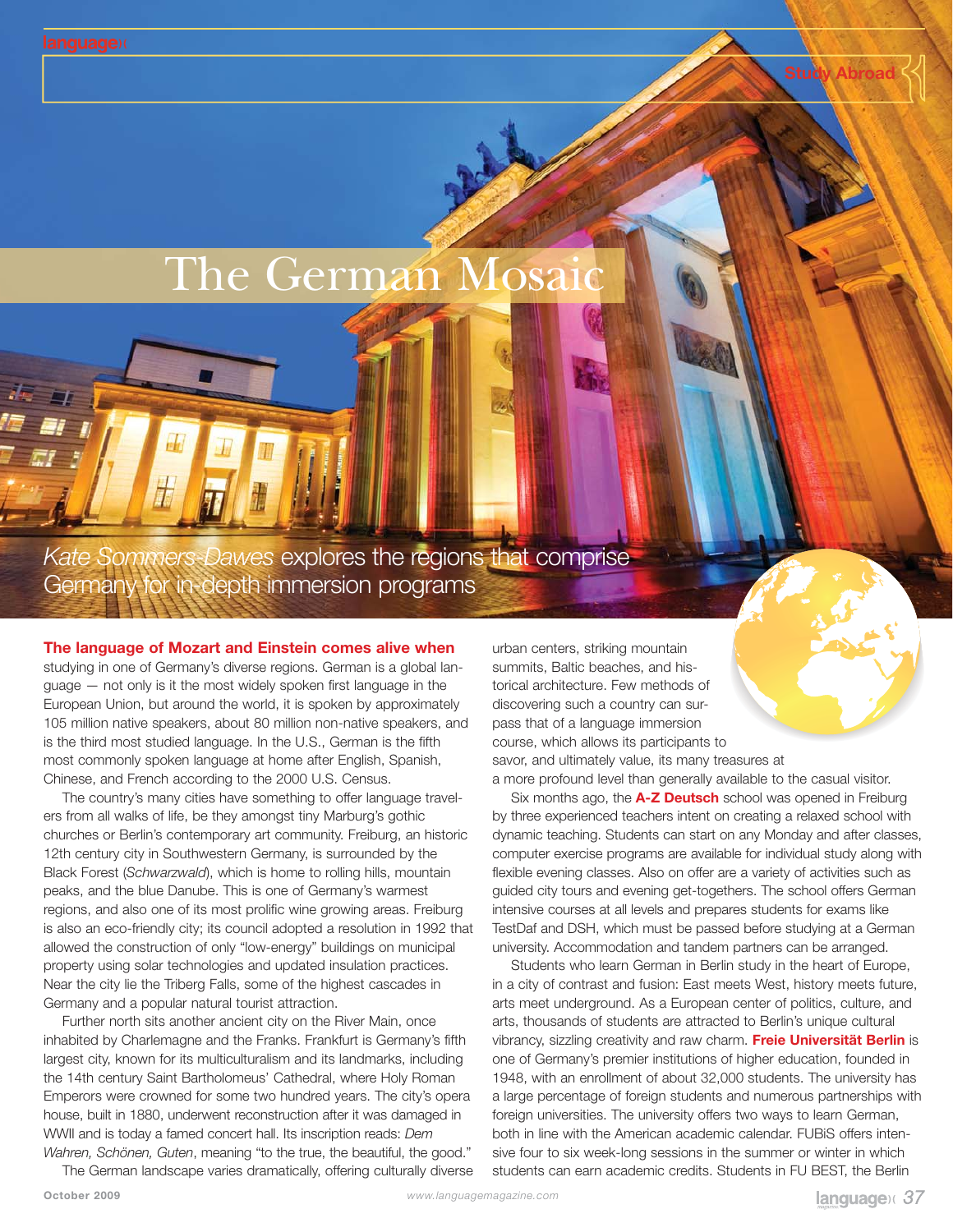European Studies Program, commit themselves to a full term or even a year at FU Berlin. Both programs offer intensive German language classes at various proficiency levels and subject classes in cultural studies, art history, comparative literature, the European Union, German history, German and European politics, sociology/psychology, film studies, comparative religion, and philosophy mostly taught in English by distinguished German and international faculty. During various field trips students explore the German capital, enjoy Berlin's rich museum landscape, monuments and memorials, concert halls and opera houses, stage and movie theaters, pubs and clubs, and range of recreational offerings. Students are offered a choice of housing options, including home stay.

The German Academic Triangle is made up of the **Universities of Dortmund**, **Bochum**, and **Duisburg-Essen** and is an alliance of innovative universities along the Ruhr river, called the **University Alliance Metropolis Ruhr**. The universities are currently selecting American university partners for the co-development of language and learning programs, focusing especially on dynamic programs for engineering, natural and social sciences students. Currently-offered programs include Dortmund's International Summer Program (ISP), which allows students from partner universities to learn German while taking experiential courses in applied engineering, mathematics, and

European business, Bochum's REACH program, where German lessons and global competency training are combined with hands-on summer research internships in Bochum's laboratories, and Duisburg-Essen's Automotive Summer program, focusing on courses in robotics and automation, combined with German culture and language classes.

Now that courses are widely offered in English, students without German language skills can take advantage of Germany's excellent reputation in fields such as engineering, business, and the sciences. The school's students want to can earn credits in their major while gaining insight into German culture and a head start at learning the language. At the Hessen: ISUs — **Hessen International Summer Universities** — a diverse group of students meet at universities in the scenic and lively state of Hessen to participate in four-week long summer sessions in fields as diverse as Bioethics and Law, European Integration, Environmental Engineering, and Music Therapy. The five locations in Frankfurt, Fulda, Giessen, Kassel, and Marburg represent the diversity of the state with a major financial capital, a Baroque city surrounded by rolling hills, and one of Germany's most charming university towns, complete with half-timber houses, winding rivers, and cobblestone streets once traversed by the Brothers Grimm. Language courses — at all levels — are mandatory at each of the Hessen:ISUs, but learning also comes naturally through day-to-day interactions with